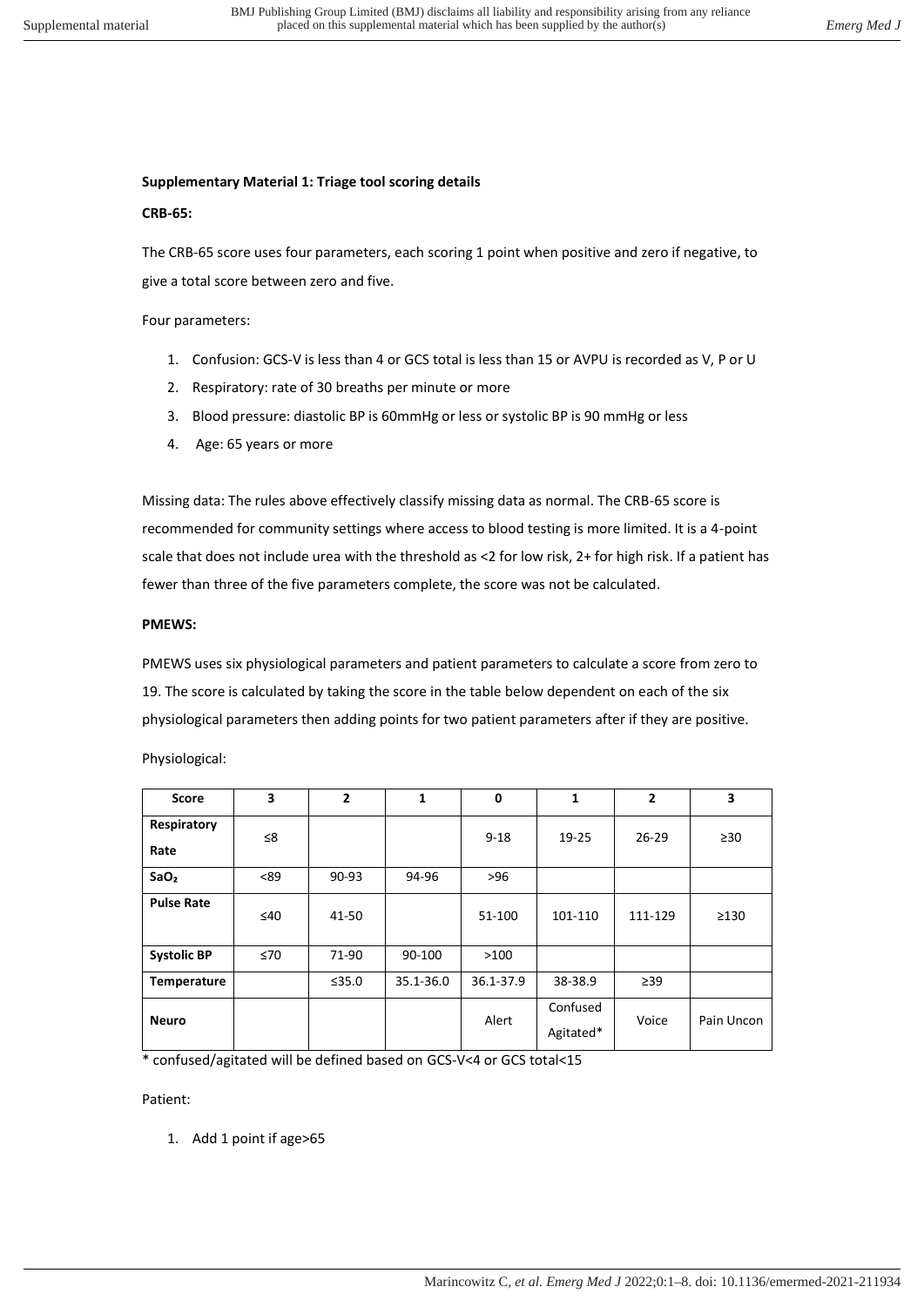- 2. Add 1 point if either:
	- a. Patient lives alone / no fixed abode or
	- b. has a co-morbidity (respiratory, cardiac, renal, immunosuppressed, diabetes)
	- c. performance status is more than two suggesting limited activity can self-care, limited activity limited self-care, or bed/chair bound no self-care.

Missing data: If data is missing one or two variables then the normal score (zero) was assumed. If more than three variables are missing the patient was excluded. These rules effectively classify missing data as normal. If AVPU was missing and GCS was recorded, impute the following AVPU scores using GCS: 0 if GCS=15, 1 if GCS=12-14; 2 if GCS=9-11 and 3 if GCS<9.

### **NEWS2:**

The NEWS2 has seven parameters which are scores from zero to three providing an overall score between zero and 20. The scores for each parameter can be found in the table below.

| <b>Score</b>        | 3         | $\overline{2}$             | 1         | $\mathbf 0$ | $\mathbf{1}$ | $\overline{2}$ | 3                          |
|---------------------|-----------|----------------------------|-----------|-------------|--------------|----------------|----------------------------|
| Respiratory<br>Rate | ≤8        |                            | $9 - 11$  | 12-20       |              | $21 - 24$      | $\geq$ 25                  |
| SaO <sub>2</sub>    | $\leq 91$ | 92-93                      | 94-95     | $\geq 96$   |              |                |                            |
| <b>Pulse Rate</b>   | $\leq 40$ |                            | 41-50     | 51-90       | 91-110       | 111-130        | $\geq$ 131                 |
| <b>Systolic BP</b>  | ≤90       | 91-100                     | 101-110   | 111-219     |              |                | $\geq$ 220                 |
| Temperature         | ≤35.0     |                            | 35.1-36.0 | 36.1-38.0   | 38.1-39.0    | >39.1          |                            |
| <b>Neuro</b>        |           |                            |           | Alert       |              |                | Confusion,<br>Voice, Pain, |
|                     |           |                            |           |             |              |                | Unresponsive               |
| Air or              |           | Oxygen                     |           |             |              |                |                            |
| Oxygen              |           | (based on                  |           | Air         |              |                |                            |
|                     |           | FiO2>21%, or               |           |             |              |                |                            |
|                     |           | FiO <sub>2</sub> >O L/min) |           |             |              |                |                            |

Missing data: Any missing data will be imputed with the value zero, therefore classifying missing as normal. The score was calculated if fewer than three of the parameters were available.

### **WHO decision making algorithm for hospitalisation with pneumonia:**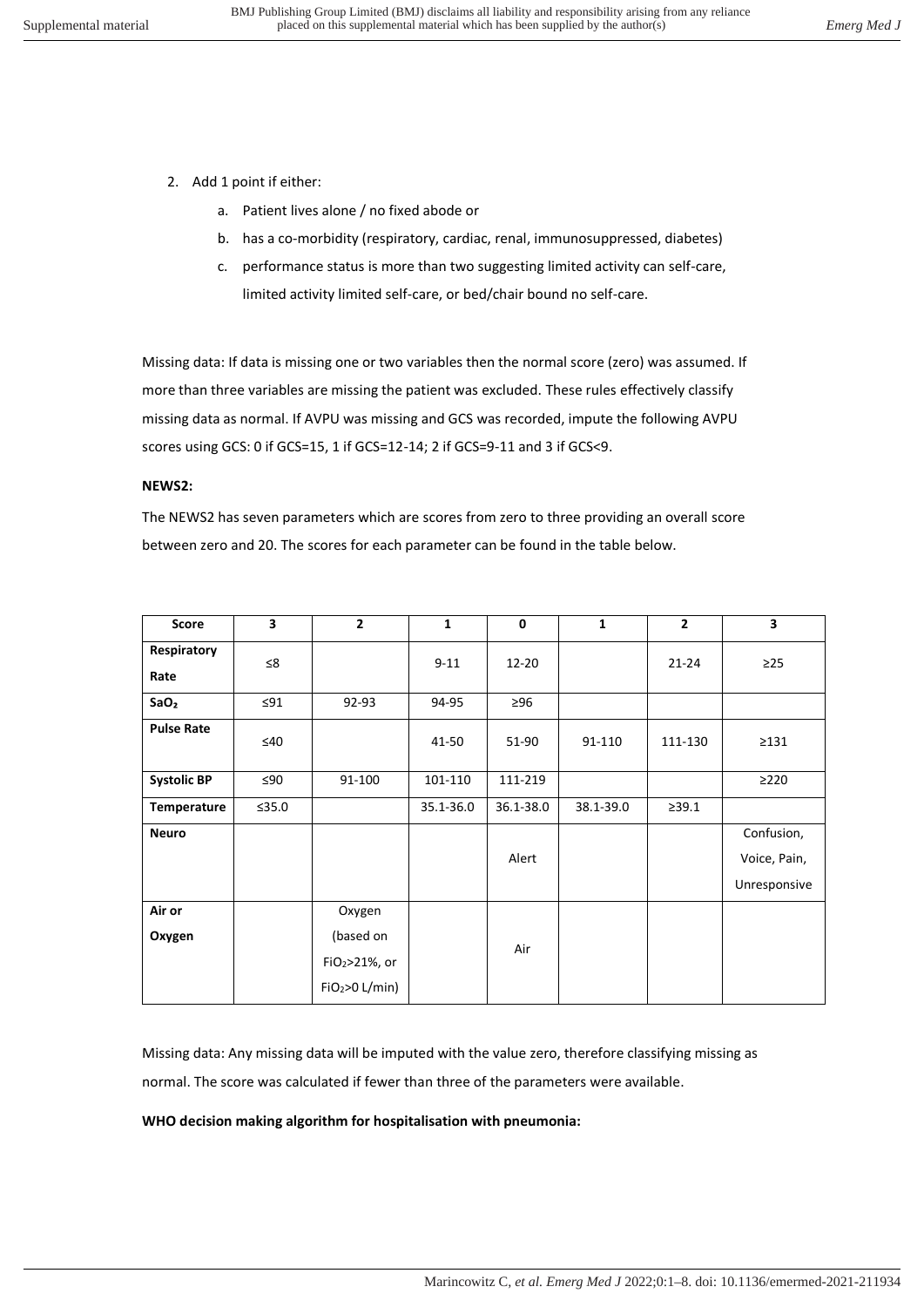The WHO decision making algorithm for hospitalisation with pneumonia suggests an adult patient is admitted (score 1) if any of the following are present:

- respiratory rate >30/minute,
- oxygen saturation <90%,
- respiratory distress (not included in this evaluation),
- age >60,
- any of the following comorbidities; hypertension, diabetes, cardiovascular disease, chronic respiratory disease, renal impairment or immunosuppression

As a subjective clinical assessment of respiratory distress is not routinely consistently recorded in our data this was not be included. Any missing data was assumed as normal. A score was not calculated if fewer than three of the above were complete.

## **The PRIEST clinical severity Score:**

The core PRIEST clinical severity score consists of the seven parameters of NEWS2 and age, sex and performance status. We will assessed the full score and a version which omits performances status as this may not be reliably available from GP records. Scores for each parameter are as follows.

| Variable                      | Range           | <b>Score</b>   |
|-------------------------------|-----------------|----------------|
| Respiratory rate (per minute) | 12-20           | 0              |
|                               | $9 - 11$        | $\mathbf{1}$   |
|                               | $21 - 24$       | 2              |
|                               | $<9$ or $>24$   | 3              |
| Oxygen saturation (%)         | >95             | 0              |
|                               | 94-95           | $\mathbf{1}$   |
|                               | 92-93           | $\overline{2}$ |
|                               | $92$            | 3              |
| Heart rate (per minute)       | 51-90           | 0              |
|                               | 41-50 or 91-110 | $\mathbf{1}$   |
|                               | 111-130         | $\overline{2}$ |
|                               | <41 or >130     | 3              |
| Systolic BP (mmHg)            | 111-219         | 0              |
|                               | 101-110         | $\mathbf{1}$   |
|                               | 91-100          | 2              |
|                               | <91 or >219     | 3              |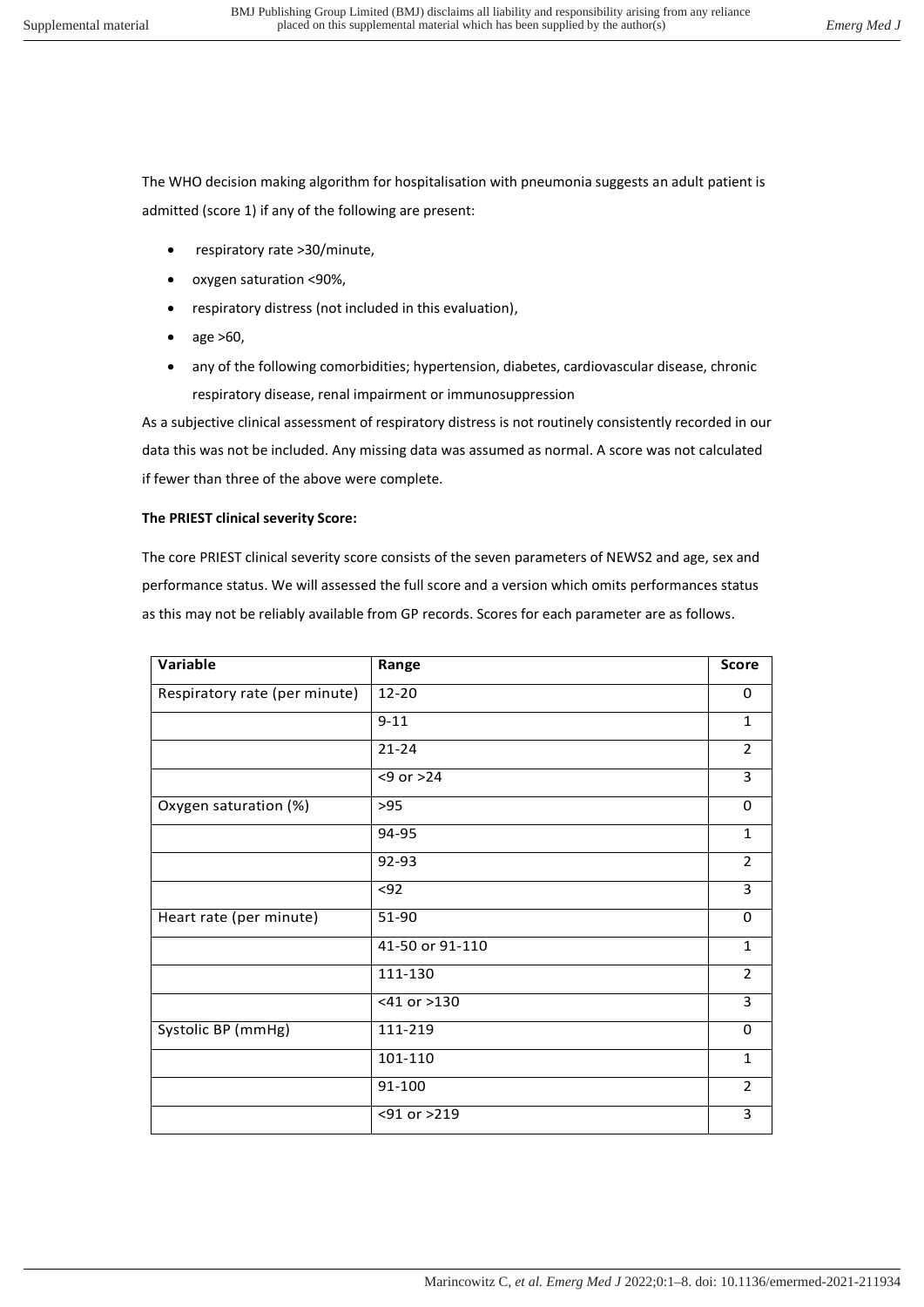| Temperature (DC)   | 36.1-38.0                                         | 0              |
|--------------------|---------------------------------------------------|----------------|
|                    | 35.1-36.0 or 38.1-39.0                            | $\mathbf{1}$   |
|                    | >39.0                                             | $\overline{2}$ |
|                    | $<$ 35.1                                          | 3              |
| Alertness          | Alert                                             | $\Omega$       |
|                    | Confused or not alert                             | 3              |
| Inspired oxygen    | Air                                               | $\mathbf 0$    |
|                    | Supplemental oxygen                               | $\overline{2}$ |
| Sex                | Female                                            | $\Omega$       |
|                    | Male                                              | $\mathbf{1}$   |
| Age (years)        | 16-49                                             | 0              |
|                    | 50-65                                             | $\overline{2}$ |
|                    | 66-80                                             | 3              |
|                    | >80                                               | 4              |
| Performance status | Unrestricted normal activity                      | $\Omega$       |
|                    | Limited strenuous activity, can do light activity | $\mathbf{1}$   |
|                    | Limited activity, can self-care                   | $\overline{2}$ |
|                    | Limited self-care                                 | 3              |
|                    | Bed/chair bound, no self-care                     | 4              |
|                    |                                                   |                |

Missing data in NEWS2 parameters was handled in the same way as for NEWS2. Performance status was be assumed normal if a clinical frailty scale has not been completed in linked GP records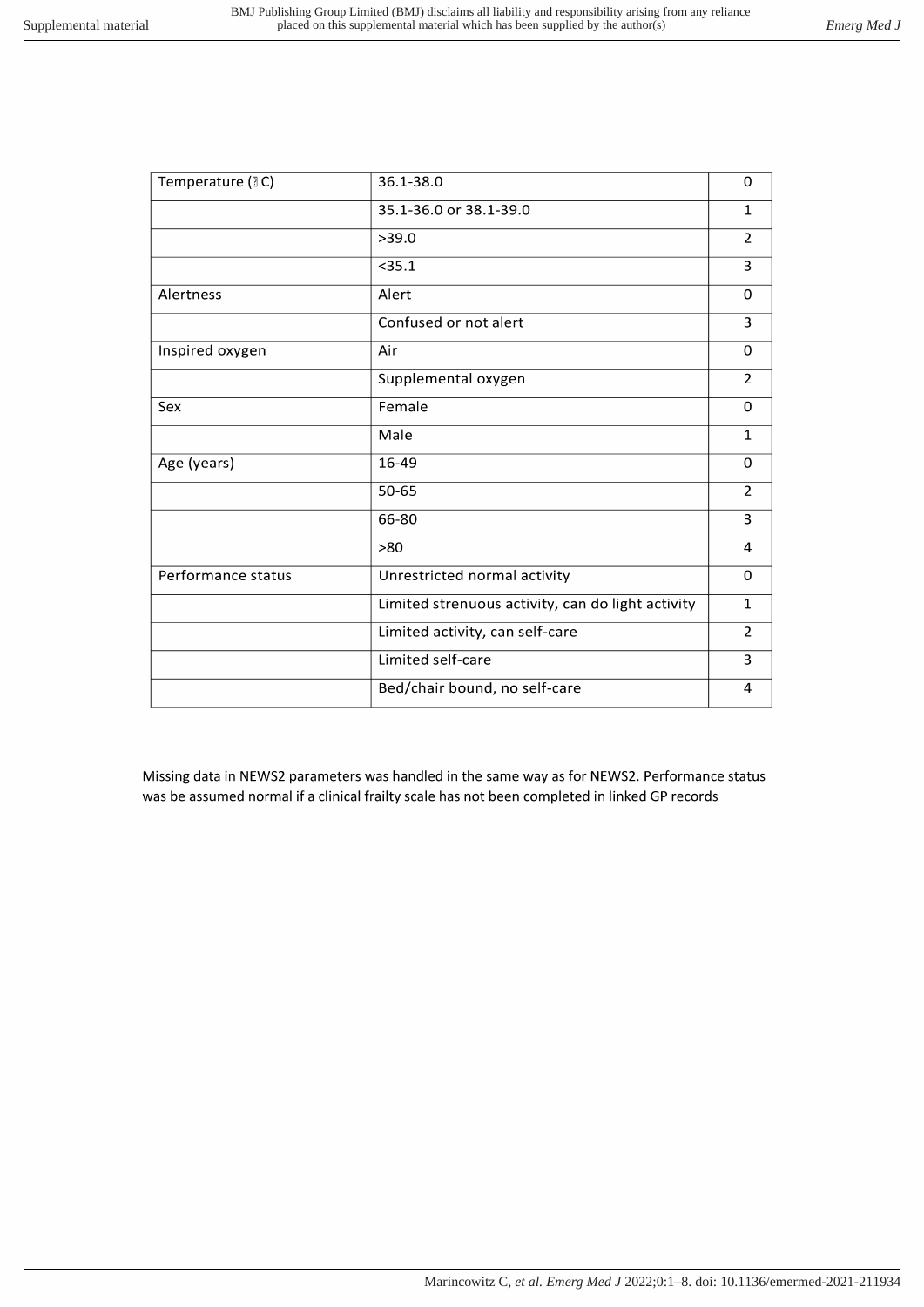# **Supplementary Material 2: Data Sources and linkage**

Health and social care data relating to the population in England within the UK National Health Service (NHS) is managed by NHS Digital. We provided patient identifiers to NHS Digital to trace patients in our cohort and supply additional individual level demographic, co-morbidity and outcome data. NHS Digital identified records in their collections belonging to patients in our cohort, and provided data on patient demographics, limited COVID-related general practice (GP) records, emergency department attendances, hospital inpatient admissions, critical care periods, and death registrations from the UK Office of National Statistics.

YAS and NHS Digital removed records where patients indicated that they did not wish their data to be used for research purposes, via the NHS data opt-out service.<sup>15</sup> The study team also excluded patients who had opted out of any part of the PRIEST study and those with inconsistent records (e.g. multiple deaths recorded or death before latest activity). Patient identifiers across all datasets were replaced with a consistent pseudo-identifier to enable the identification and linkage of records belonging to the same patient across all datasets but without revealing any patient's identity.

**Supplementary Material 3: Sample Size calculation (Precision of AUROC in cohort 6000 patients with a 5% event rate).** 

| C-<br>statistic | <b>Standard error</b> |
|-----------------|-----------------------|
| 0.85            | 0.014                 |
| 0.80            | 0.016                 |
| 0.75            | 0.017                 |
| 0.70            | 0.017                 |
| 0.65            | 0.018                 |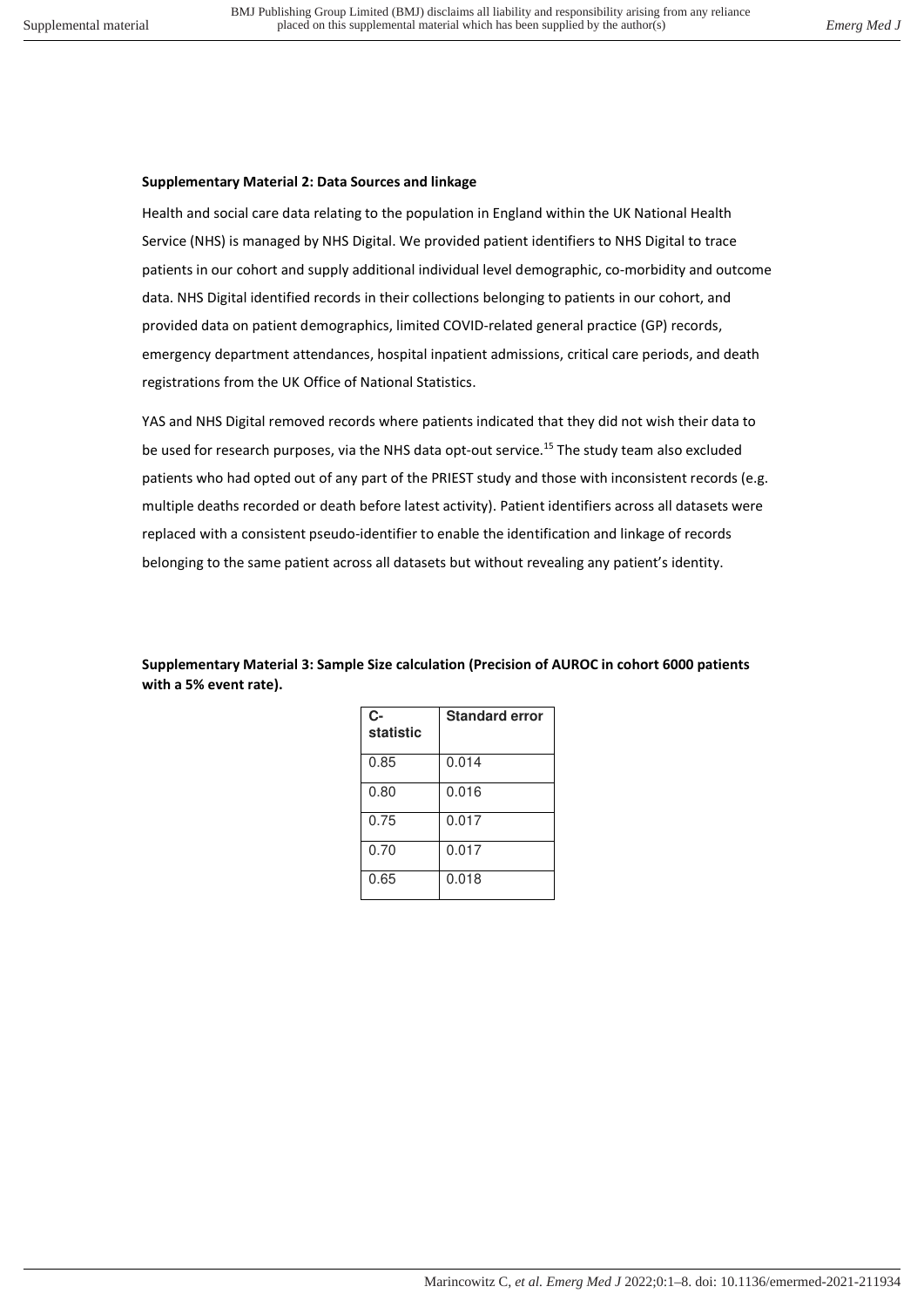# **Supplementary Material 4: Performance of triage tools across the whole range of available scores**

|               |                  |                  | Primary: any adverse outcome |                  | Secondary: death   |
|---------------|------------------|------------------|------------------------------|------------------|--------------------|
| Tool          | <b>Threshold</b> | Sensitivity      | <b>Specificity</b>           | Sensitivity      | <b>Specificity</b> |
|               |                  |                  |                              |                  |                    |
| <b>CRB-65</b> | >0               | 0.89(0.88, 0.89) | 0.54(0.53, 0.54)             | 0.95(0.95, 0.96) | 0.53(0.53, 0.54)   |
|               | $>1$             | 0.6(0.59, 0.61)  | 0.83(0.83, 0.84)             | 0.71(0.7,0.72)   | 0.83(0.83, 0.84)   |
|               | >2               | 0.25(0.24, 0.26) | 0.96(0.96, 0.96)             | 0.3(0.29, 0.32)  | 0.96(0.96, 0.96)   |
|               | >3               | 0.05(0.04, 0.05) | 1(1,1)                       | 0.06(0.05, 0.06) | 1(1,1)             |
|               |                  |                  |                              |                  |                    |
| NEWS2         | >0               | 0.99(0.99, 0.99) | 0.16(0.16, 0.16)             | 0.99(0.98, 0.99) | 0.15(0.15, 0.16)   |
|               | >1               | 0.96(0.96, 0.96) | 0.3(0.29, 0.3)               | 0.95 (0.95,0.96) | 0.28(0.28, 0.29)   |
|               | >2               | 0.93(0.93, 0.94) | 0.41(0.41, 0.42)             | 0.93(0.93, 0.94) | 0.4(0.39, 0.4)     |
|               | >3               | 0.89(0.88, 0.9)  | 0.53(0.52, 0.53)             | 0.89(0.88, 0.9)  | 0.51(0.5, 0.51)    |
|               | >4               | 0.84(0.83, 0.84) | 0.62(0.62, 0.63)             | 0.83(0.82, 0.84) | 0.6(0.6, 0.61)     |
|               | >5               | 0.77(0.76, 0.77) | 0.7(0.7, 0.71)               | 0.77(0.76, 0.78) | 0.69(0.68, 0.69)   |
|               | >6               | 0.65(0.64, 0.66) | 0.78(0.78, 0.79)             | 0.64(0.63, 0.65) | 0.76(0.76, 0.77)   |
|               | >7               | 0.51(0.5, 0.52)  | 0.85(0.85, 0.85)             | 0.51(0.5, 0.52)  | 0.83(0.83, 0.84)   |
|               | >8               | 0.39(0.38, 0.4)  | 0.9(0.9, 0.91)               | 0.4(0.39, 0.41)  | 0.89(0.89, 0.9)    |
|               | >9               | 0.27(0.26, 0.28) | 0.95(0.94, 0.95)             | 0.28(0.27, 0.29) | 0.94(0.94, 0.94)   |
|               | >10              | 0.18(0.18, 0.19) | 0.97(0.97, 0.97)             | 0.2(0.19, 0.21)  | 0.97(0.96, 0.97)   |
|               | $>11$            | 0.12(0.11, 0.13) | 0.98(0.98, 0.98)             | 0.13(0.12, 0.14) | 0.98 (0.98,0.98)   |
|               | $>12$            | 0.06(0.06, 0.07) | 0.99(0.99, 0.99)             | 0.07(0.06, 0.07) | 0.99(0.99, 0.99)   |
|               | $>13$            | 0.04(0.03, 0.04) | 1(1,1)                       | 0.04(0.04, 0.05) | 1(1,1)             |
|               | $>14$            | 0.02(0.01, 0.02) | 1(1,1)                       | 0.02(0.01, 0.02) | 1(1,1)             |
|               | >15              | 0.01(0.01, 0.01) | 1(1,1)                       | 0.01(0.01, 0.01) | 1(1,1)             |
|               | $>16$            | 0(0,0)           | 1(1,1)                       | 0(0,0.01)        | 1(1,1)             |
|               | $>17$            | 0(0,0)           | 1(1,1)                       | 0(0,0)           | 1(1,1)             |
|               |                  |                  |                              |                  |                    |
| <b>PMEWS</b>  | >0               | 1(1,1)           | 0.08(0.07, 0.08)             | 1(1,1)           | 0.07(0.07, 0.08)   |
|               | >1               | 0.99(0.99, 0.99) | 0.2(0.2,0.21)                | 0.99(0.99,1)     | 0.2(0.19, 0.2)     |
|               | >2               | 0.98 (0.97,0.98) | 0.34(0.33, 0.34)             | 0.98(0.98, 0.98) | 0.33(0.32,0.33)    |
|               | >3               | 0.94(0.94, 0.95) | 0.47(0.46, 0.47)             | 0.95(0.94, 0.95) | 0.45(0.45, 0.46)   |
|               | >4               | 0.89(0.88, 0.89) | 0.58(0.58, 0.59)             | 0.89(0.88, 0.9)  | 0.56(0.56, 0.57)   |
|               | >5               | 0.8(0.8, 0.81)   | 0.68(0.67, 0.68)             | 0.82(0.81, 0.83) | 0.66(0.66, 0.66)   |
|               | >6               | 0.69(0.69, 0.7)  | 0.77(0.77, 0.78)             | 0.71(0.7,0.72)   | 0.76(0.75,0.76)    |
|               | >7               | 0.55(0.54, 0.56) | 0.85(0.84, 0.85)             | 0.57(0.56, 0.59) | 0.83(0.83, 0.84)   |
|               | >8               | 0.41(0.4, 0.42)  | 0.9(0.9, 0.9)                | 0.43(0.42, 0.44) | 0.89(0.89, 0.89)   |
|               | >9               | 0.29(0.29, 0.3)  | 0.94(0.94, 0.94)             | 0.31(0.3,0.32)   | 0.94(0.93, 0.94)   |
|               | >10              | 0.19(0.18, 0.19) | 0.97(0.97, 0.97)             | 0.21(0.2,0.22)   | 0.97(0.97, 0.97)   |
|               | $>11$            | 0.11(0.11, 0.12) | 0.99(0.99, 0.99)             | 0.13(0.12, 0.14) | 0.99(0.99, 0.99)   |
|               | >12              | 0.07(0.07,0.08)  | 1(1,1)                       | 0.08(0.08, 0.09) | 1(0.99,1)          |
|               | $>13$            | 0.04(0.03, 0.04) | 1(1,1)                       | 0.04(0.04, 0.05) | 1(1,1)             |
|               | >14              | 0.01(0.01, 0.02) | 1(1,1)                       | 0.02(0.01, 0.02) | 1(1,1)             |
|               | >15              | 0.01(0.01, 0.01) | 1(1,1)                       | 0.01(0.01, 0.01) | 1(1,1)             |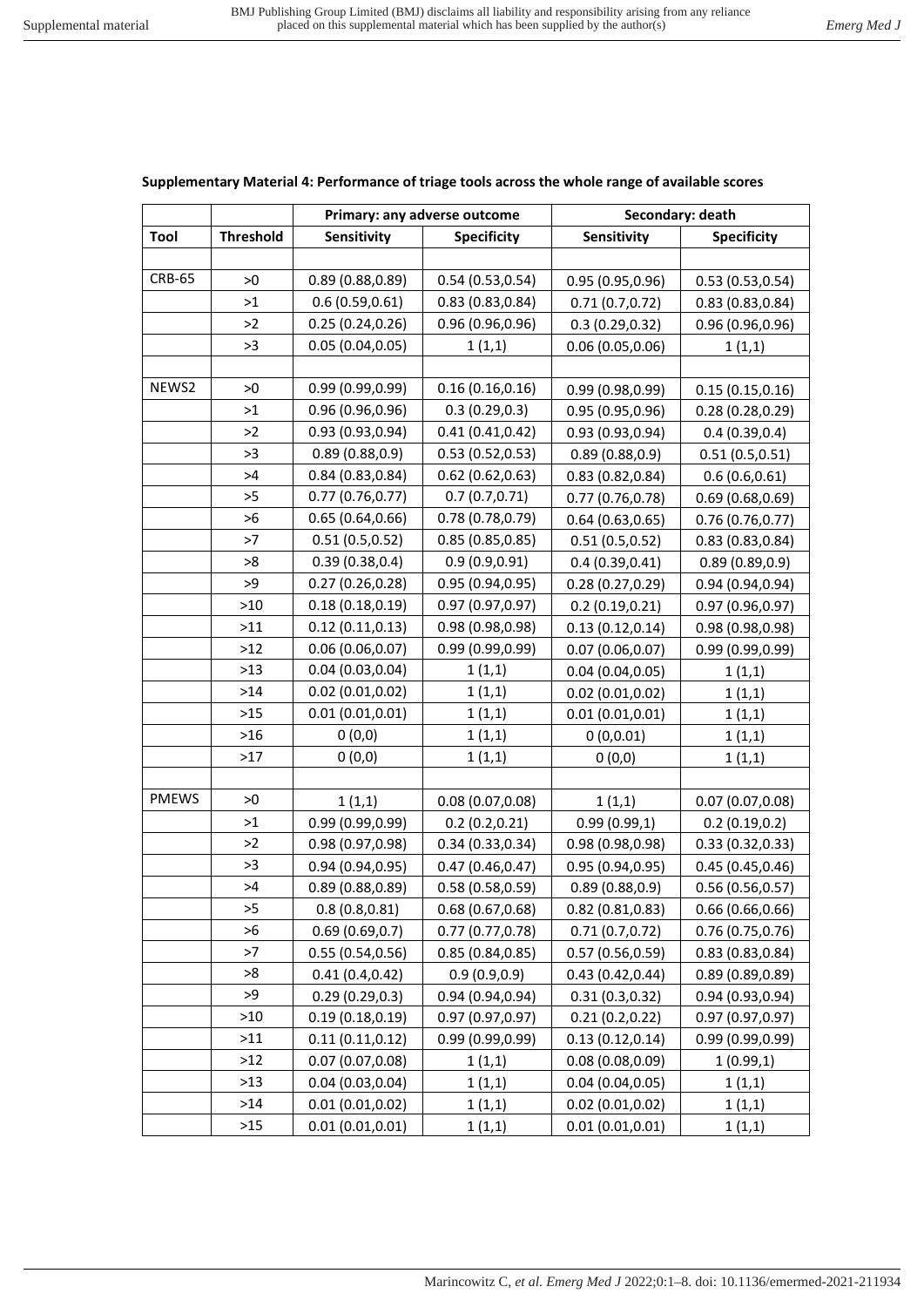|            |                  |                    | Primary: any adverse outcome |                  | Secondary: death   |
|------------|------------------|--------------------|------------------------------|------------------|--------------------|
| Tool       | <b>Threshold</b> | <b>Sensitivity</b> | <b>Specificity</b>           | Sensitivity      | <b>Specificity</b> |
|            | $>16$            | 0(0,0)             | 1(1,1)                       | 0(0,0)           | 1(1,1)             |
|            |                  |                    |                              |                  |                    |
| PRIEST     | >0               | 1(1,1)             | 0.05(0.05, 0.05)             | 1(1,1)           | 0.05(0.05, 0.05)   |
|            | >1               | 1(1,1)             | 0.12(0.12, 0.13)             | 1(1,1)           | 0.12(0.12, 0.12)   |
|            | >2               | 1(0.99,1)          | 0.21(0.21, 0.22)             | 1(1,1)           | 0.21(0.2, 0.21)    |
|            | >3               | 0.99 (0.99,0.99)   | 0.31(0.3, 0.31)              | 0.99(0.99,1)     | 0.29(0.29, 0.3)    |
|            | >4               | 0.97(0.97, 0.97)   | 0.41(0.4, 0.41)              | 0.98 (0.97,0.98) | 0.39(0.39, 0.4)    |
|            | >5               | 0.95(0.95, 0.95)   | 0.49(0.49, 0.5)              | 0.96(0.95, 0.96) | 0.48(0.47, 0.48)   |
|            | >6               | 0.92(0.92, 0.93)   | 0.57(0.56, 0.57)             | 0.94(0.93, 0.95) | 0.55(0.55, 0.55)   |
|            | >7               | 0.89(0.88, 0.89)   | 0.64(0.63, 0.64)             | 0.91(0.9, 0.92)  | 0.62(0.62, 0.62)   |
|            | >8               | 0.83(0.82, 0.83)   | 0.7(0.7, 0.71)               | 0.86(0.85, 0.87) | 0.69(0.68, 0.69)   |
|            | >9               | 0.75(0.74, 0.76)   | 0.76(0.76, 0.76)             | 0.8(0.79, 0.81)  | 0.75(0.74, 0.75)   |
|            | $>10$            | 0.65(0.64, 0.66)   | 0.81(0.81, 0.82)             | 0.7(0.69, 0.71)  | 0.8(0.8, 0.81)     |
|            | $>11$            | 0.53(0.52, 0.54)   | 0.86(0.86, 0.87)             | 0.59(0.58, 0.6)  | 0.86(0.85, 0.86)   |
|            | $>12$            | 0.44(0.43, 0.44)   | 0.9(0.9, 0.9)                | 0.5(0.49, 0.51)  | 0.9(0.9, 0.9)      |
|            | $>13$            | 0.35(0.34, 0.36)   | 0.93(0.93, 0.94)             | 0.41(0.4, 0.42)  | 0.93(0.93, 0.93)   |
|            | $>14$            | 0.28(0.27, 0.28)   | 0.95(0.95, 0.96)             | 0.33(0.32, 0.34) | 0.95(0.95, 0.95)   |
|            | $>15$            | 0.21(0.2,0.22)     | 0.97(0.97, 0.97)             | 0.25(0.24, 0.26) | 0.97 (0.97,0.97)   |
|            | $>16$            | 0.14(0.14, 0.15)   | 0.98 (0.98,0.98)             | 0.17(0.17, 0.18) | 0.98 (0.98,0.98)   |
|            | $>17$            | 0.11(0.1, 0.11)    | 0.99(0.99, 0.99)             | 0.13(0.12, 0.14) | 0.99(0.99, 0.99)   |
|            | $>18$            | 0.07(0.06, 0.07)   | 0.99(0.99, 0.99)             | 0.08(0.08, 0.09) | 0.99 (0.99,0.99)   |
|            | $>19$            | 0.04(0.04, 0.05)   | 1(1,1)                       | 0.05(0.05, 0.06) | 1(1,1)             |
|            | $>20$            | 0.03(0.02, 0.03)   | 1(1,1)                       | 0.03(0.03, 0.04) | 1(1,1)             |
|            | $>21$            | 0.02(0.01, 0.02)   | 1(1,1)                       | 0.02(0.02, 0.02) | 1(1,1)             |
|            | $>22$            | 0.01(0.01, 0.01)   | 1(1,1)                       | 0.01(0.01, 0.01) | 1(1,1)             |
|            | $>23$            | 0(0,0.01)          | 1(1,1)                       | 0(0,0.01)        | 1(1,1)             |
|            | $>24$            | 0(0,0)             | 1(1,1)                       | 0(0,0)           | 1(1,1)             |
|            | $>25$            | 0(0,0)             | 1(1,1)                       | 0(0,0)           | 1(1,1)             |
|            |                  |                    |                              |                  |                    |
| <b>WHO</b> | >0               | 0.98 (0.97,0.98)   | 0.31(0.3,0.31)               | 0.99(0.99,1)     | 0.3(0.3,0.3)       |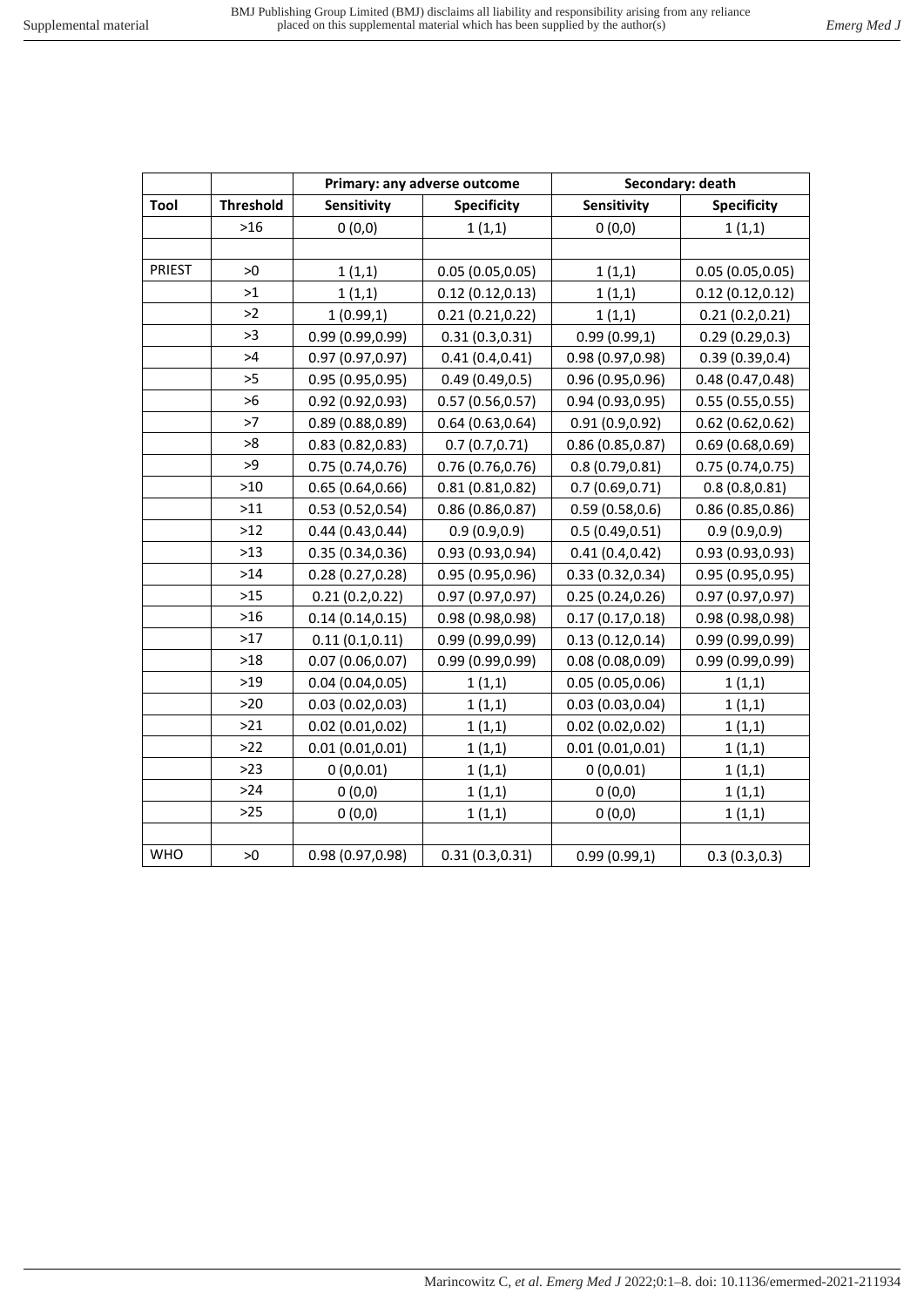

## **Supplementary 5: Flexible calibration curves using locally weighted scatterplot smoothing (LOESS) with 95% CIs**

## **Supplementary Material 6: Triage tool diagnostic accuracy statistics (95% CI) for predicting inpatient admission**

| Tool          | N*   | N (%)<br>admitted** | C-statistic  | <b>Threshold</b> | $N$ (%) with<br>score | Sensitivity  | <b>Specificity</b> | <b>PPV</b>   | <b>NPV</b>   |
|---------------|------|---------------------|--------------|------------------|-----------------------|--------------|--------------------|--------------|--------------|
| <b>CRB-65</b> | 7469 | 3890 (52%)          | 0.73         | >0               | 4010 (54%)            | 0.75         | 0.69               | 0.72         | 0.71         |
|               |      |                     | (0.72, 0.74) |                  |                       | (0.74, 0.75) | (0.68, 0.69)       | (0.71, 0.72) | (0.70, 0.72) |
| NEWS2         | 7433 | 3875 (52%)          | 0.81         |                  |                       | 0.92         | 0.43               | 0.64         | 0.83         |
|               |      |                     | (0.80, 0.82) | >1               | 5574 (75%)            | (0.91, 0.92) | (0.43, 0.44)       | (0.63, 0.64) | (0.82, 0.83) |
| <b>PMEWS</b>  | 7460 | 3890 (52%)          | 0.83         | >2               | 5352 (72%)            | 0.92         | 0.50               | 0.67         | 0.85         |
|               |      |                     | (0.82, 0.84) |                  |                       | (0.92, 0.92) | (0.50, 0.51)       | (0.66, 0.67) | (0.85, 0.86) |
| <b>PRIEST</b> |      | 3890 (52%)          | 0.83         | >4               | 4932 (66%)            | 0.90         | 0.60               | 0.71         | 0.84         |
| 7471          |      | (0.82, 0.84)        |              |                  | (0.89, 0.9)           | (0.59, 0.60) | (0.70, 0.71)       | (0.84, 0.85) |              |
| <b>WHO</b>    |      | 3890 (52%)          | 0.67         | >0               |                       | 0.90         | 0.43               | 0.63         | 0.80         |
| 7471          |      | (0.66, 0.68)        |              | 5539 (74%)       | (0.90, 0.90)          | (0.43, 0.44) | (0.63, 0.64)       | (0.80, 0.81) |              |

\*Patients with 3 or more missing triage tool parameters were excluded from analysis when estimating performance